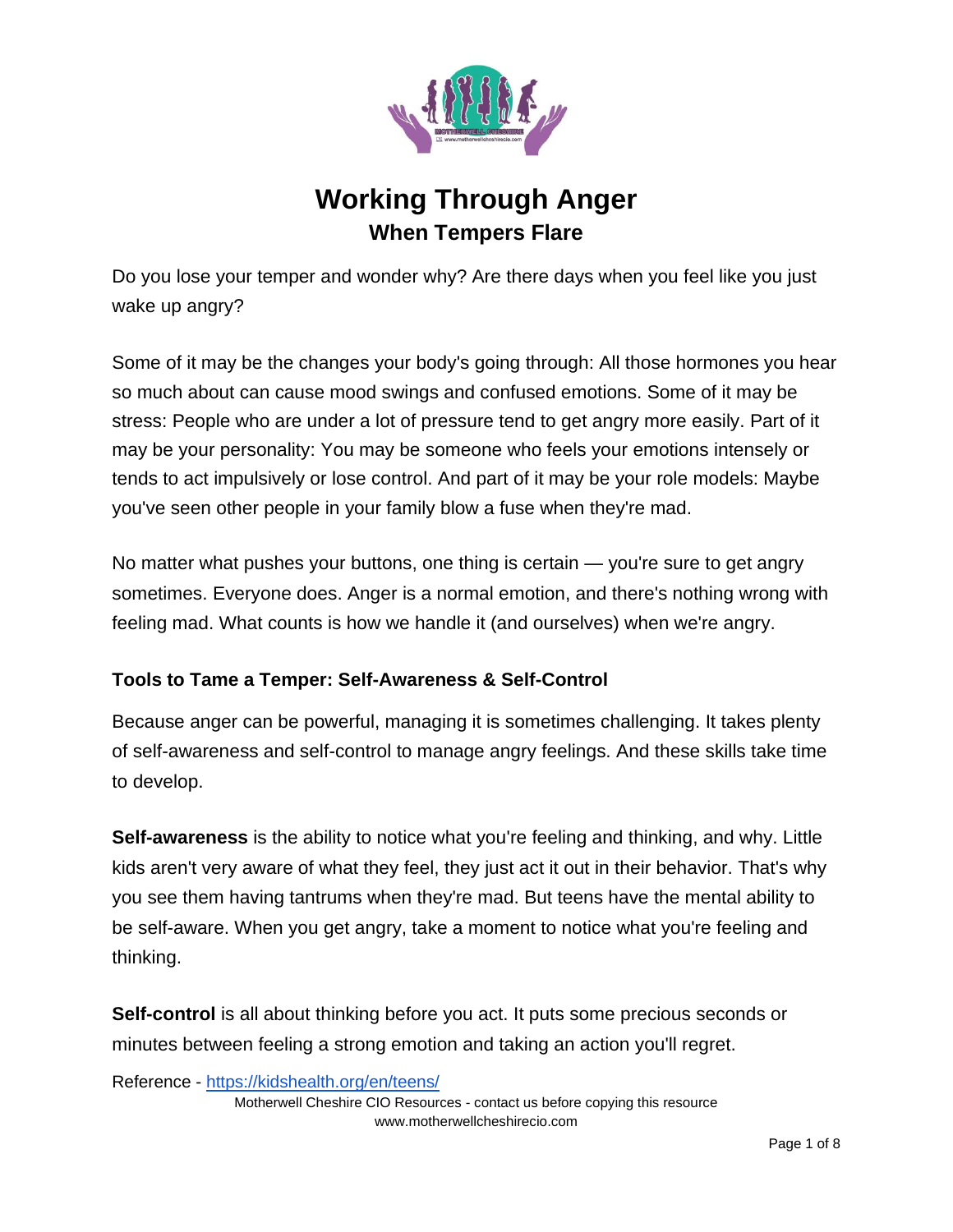

Together, self-awareness and self-control allow you to have more choice about how to act when you're feeling an intense emotion like anger.

### **Getting Ready to Make a Change**

Deciding to get control of your anger — rather than letting it control you — means taking a good hard look at the ways you've been reacting when you get mad. Do you tend to yell and scream or say hurtful, mean, disrespectful things? Do you throw things, kick or punch walls, break stuff? Hit someone, hurt yourself, or push and shove others around?

For most people who have trouble harnessing a hot temper, reacting like this is not what they want. They feel ashamed by their behavior and don't think it reflects the real them, their best selves.

Everyone can change — but only when they want to. If you want to make a big change in how you're handling your anger, think about what you'll gain from that change. More self-respect? More respect from other people? Less time feeling annoyed and frustrated? A more relaxed approach to life? Remembering why you want to make the change can help.

It can also help to remind yourself that making a change takes time, practice, and patience. It won't happen all at once. Managing anger is about developing new skills and new responses. As with any skill, like playing basketball or learning the piano, it helps to practice over and over again.

Reference - <https://kidshealth.org/en/teens/>

Motherwell Cheshire CIO Resources - contact us before copying this resource www.motherwellcheshirecio.com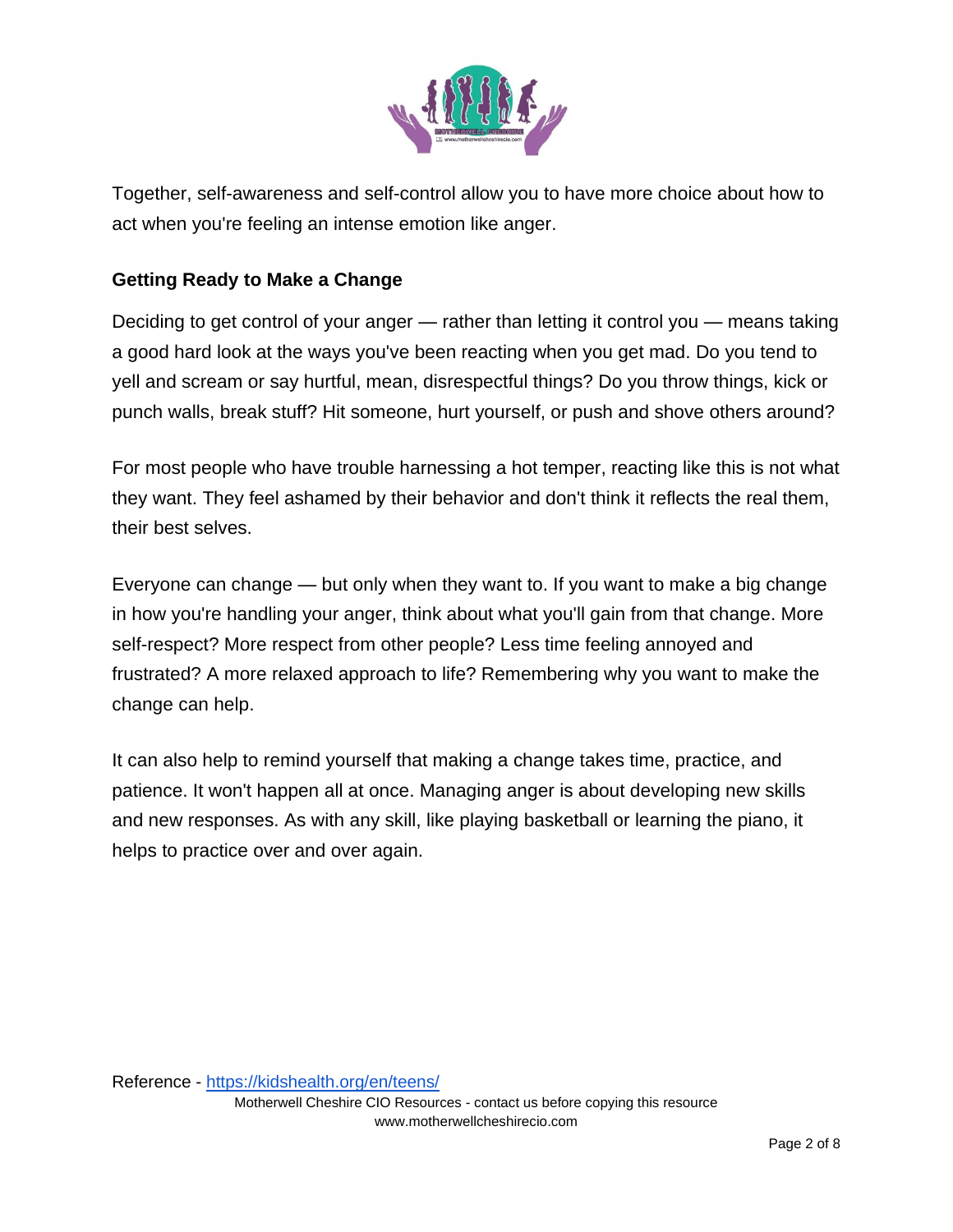

## **The Five-Step Approach to Managing Anger**

If something happens that makes you feel angry, this approach can help you manage your reaction. It's called a problem-solving approach because you start with the problem you're mad about. Then you weigh your choices and decide what you'll do.

Each step involves asking yourself a couple of questions, then answering them based on your particular situation.

Let's take this example: There's a party you're planning to go to, but your mum just told you to clean your room or stay home. The red-hot anger starts building.

Here's what to do:

**1) Identify the problem (self-awareness).** Start by noticing what you're angry about and why. Put into words what's making you upset so you can act rather than react.

Ask yourself: What's got me angry? What am I feeling and why? You can do this either in your mind or out loud, but it needs to be clear and specific. For example: "I'm really angry at Mum because she won't let me go to the party until I clean my room. It's not fair!" Your feeling is anger, and you're feeling angry because you might not get to go to the party.

Notice that this is not the same as saying, "Mum's so unfair to me." That statement doesn't identify the specific problem (that you can't go to the party until you clean your room) and it doesn't say how you're feeling (angry).

**2) Think of potential solutions before responding (self-control).** This is where you stop for a minute to give yourself time to manage your anger. It's also where you start thinking of how you might react — but without reacting yet.

Reference - <https://kidshealth.org/en/teens/>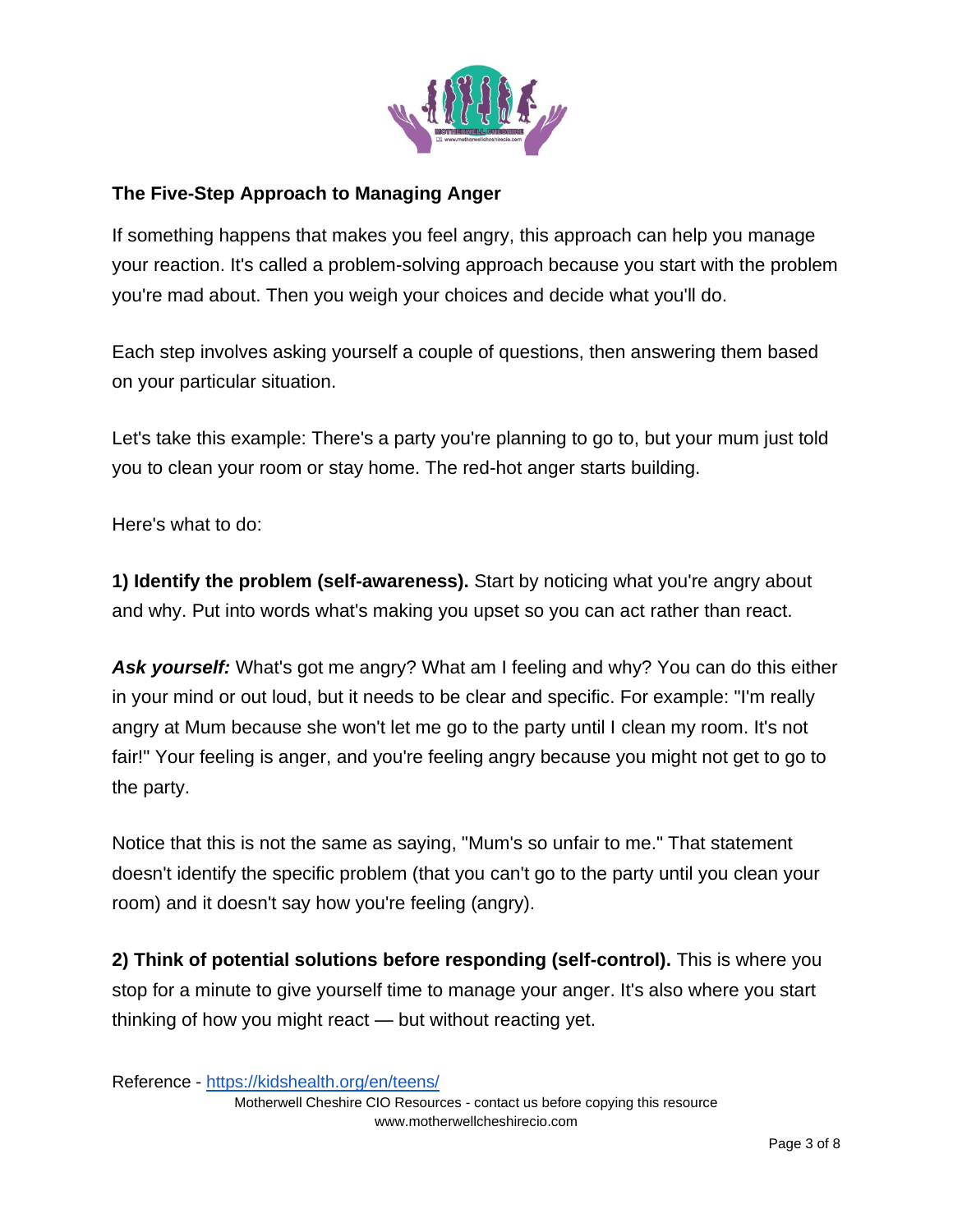

*Ask yourself:* What can I do? Think of at least three things. For example, in this situation you might think:

(a) I could yell at Mum and throw a fit.

(b) I could clean my room and then ask if I could go to the party.

(c) I could sneak out to the party anyway.

**3) Consider the consequences of each solution (think it through).** This is where you think about what is likely to result from each of the different reactions you came up with.

*Ask yourself:* What will happen for each one of these options? For example:

(a) Yelling at your mom may get you in worse trouble or even grounded.

(b) Cleaning your room takes work and you may get to the party late (but maybe that adds to your mystique). With this option, you get to go to the party *and* your room's clean so you don't have to worry about it for a while.

(c) Sneaking out may seem like a real option in the heat of anger. But when you really think it through, it's pretty unlikely you'd get away with being gone for hours with no one noticing. And when you do get caught — look out!

**4) Make a decision (pick one of your options).** This is where you take action by choosing one of the three things you could do. Look at the list and pick the one that is likely to be most effective.

Reference - <https://kidshealth.org/en/teens/> Ask yourself: What's my best choice? By the time you've thought it through, you're probably past yelling at your mom, which is a knee-jerk response. You may have also

> Motherwell Cheshire CIO Resources - contact us before copying this resource www.motherwellcheshirecio.com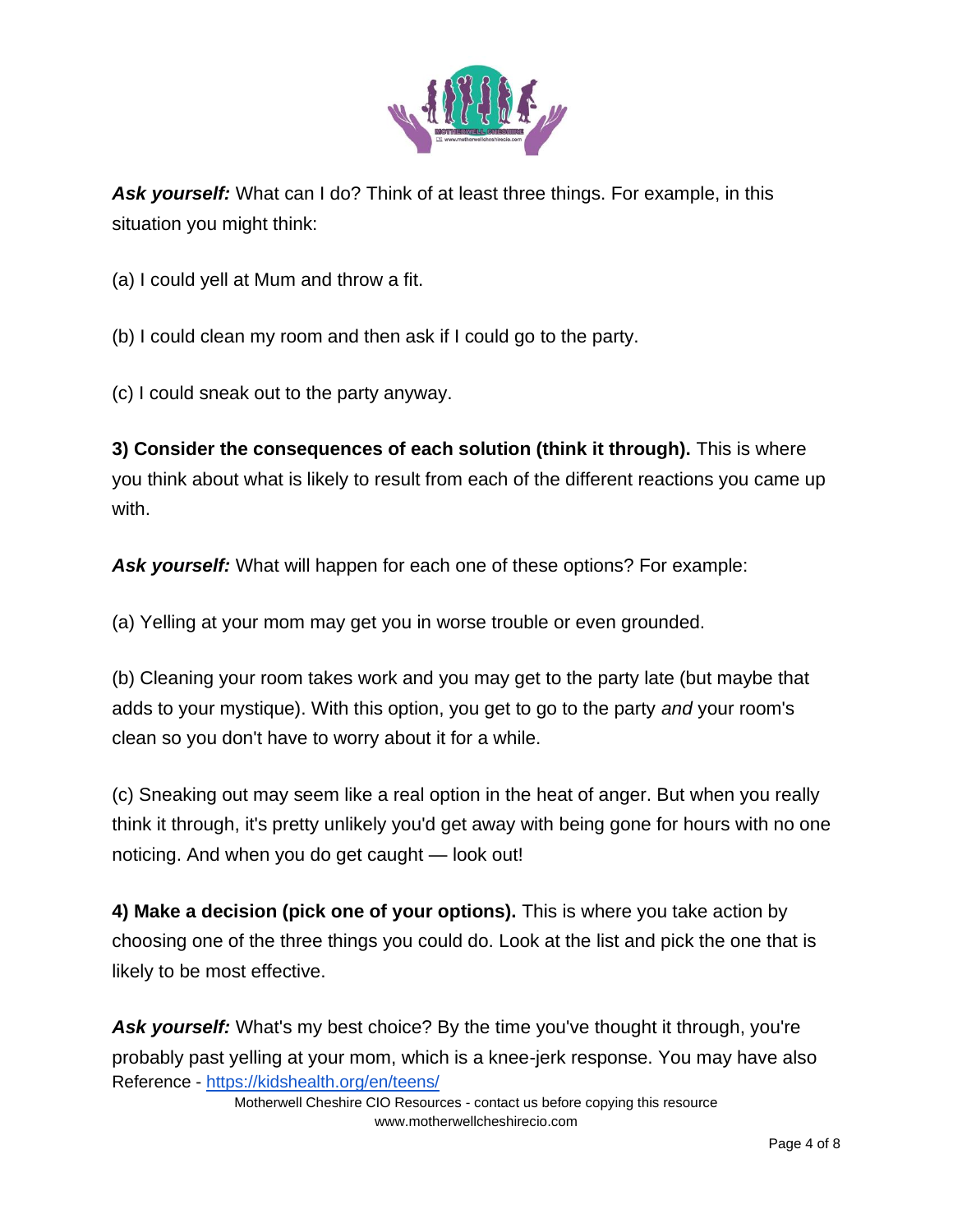

decided that sneaking out is too risky. Neither of these options is likely to get you to the party. So option (b) probably seems like the best choice.

Once you choose your solution, then it's time to act.

**5) Check your progress.** After you've acted and the situation is over, spend some time thinking about how it went.

Ask yourself: How did I do? Did things work out as I expected? If not, why not? Am I satisfied with the choice I made? Taking some time to reflect on how things worked out after it's all over is a very important step. It helps you learn about yourself and it allows you to test which problem-solving approaches work best in different situations.

Give yourself a pat on the back if the solution you chose worked out well. If it didn't, go back through the five steps and see if you can figure out why.

These five steps are pretty simple when you're calm, but are much tougher to work through when you're angry or sad (kind of like in basketball practice when making baskets is much easier than in a real game when the pressure is on!). So it helps to practice over and over again.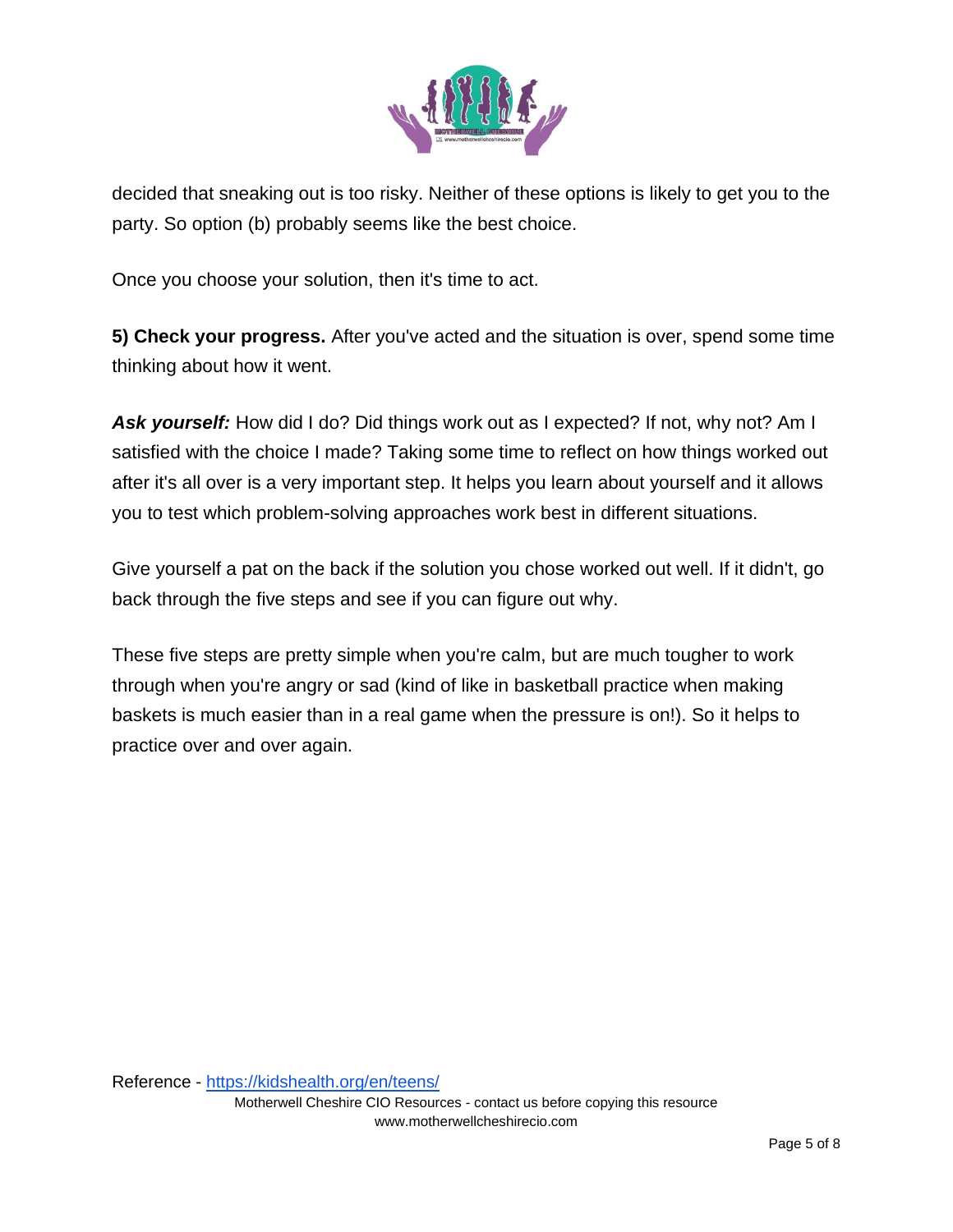

#### **Other Ways to Manage Anger**

The five-step approach is good when you're in a particular situation that's got you mad and you need to decide what action to take. But other things can help you manage anger too.

Try these things even if you're not mad right now to help prevent angry feelings from building up inside.

- **Exercise.** Go for a walk/run, work out, or go play a sport. Lots of research has shown that exercise is a great way to improve your mood and decrease negative feelings.
- **Listen to music (with your headphones on).** Music has also been shown to change a person's mood pretty quickly. And if you dance, then you're exercising and it's a two-for-one.
- Write down your thoughts and emotions. You can write things in lots of ways; for example, in a journal or as your own poetry or song lyrics. After you've written it down, you can keep it or throw it away — it doesn't matter. The important thing is, writing down your thoughts and feelings can improve how you feel. When you notice, label, and release feelings as they show up in smaller portions, they don't have a chance to build up inside.
- **Draw.** Scribbling, doodling, or sketching your thoughts or feelings might help too.
- **Meditate or practice deep breathing.** This one works best if you do it regularly, as it's more of an overall stress management technique that can help you use self-control when you're mad. If you do this regularly, you'll find that anger is less likely to build up.
- **Talk about your feelings with someone you trust.** Lots of times there are other emotions, such as fear or sadness, beneath anger. Talking about them can help.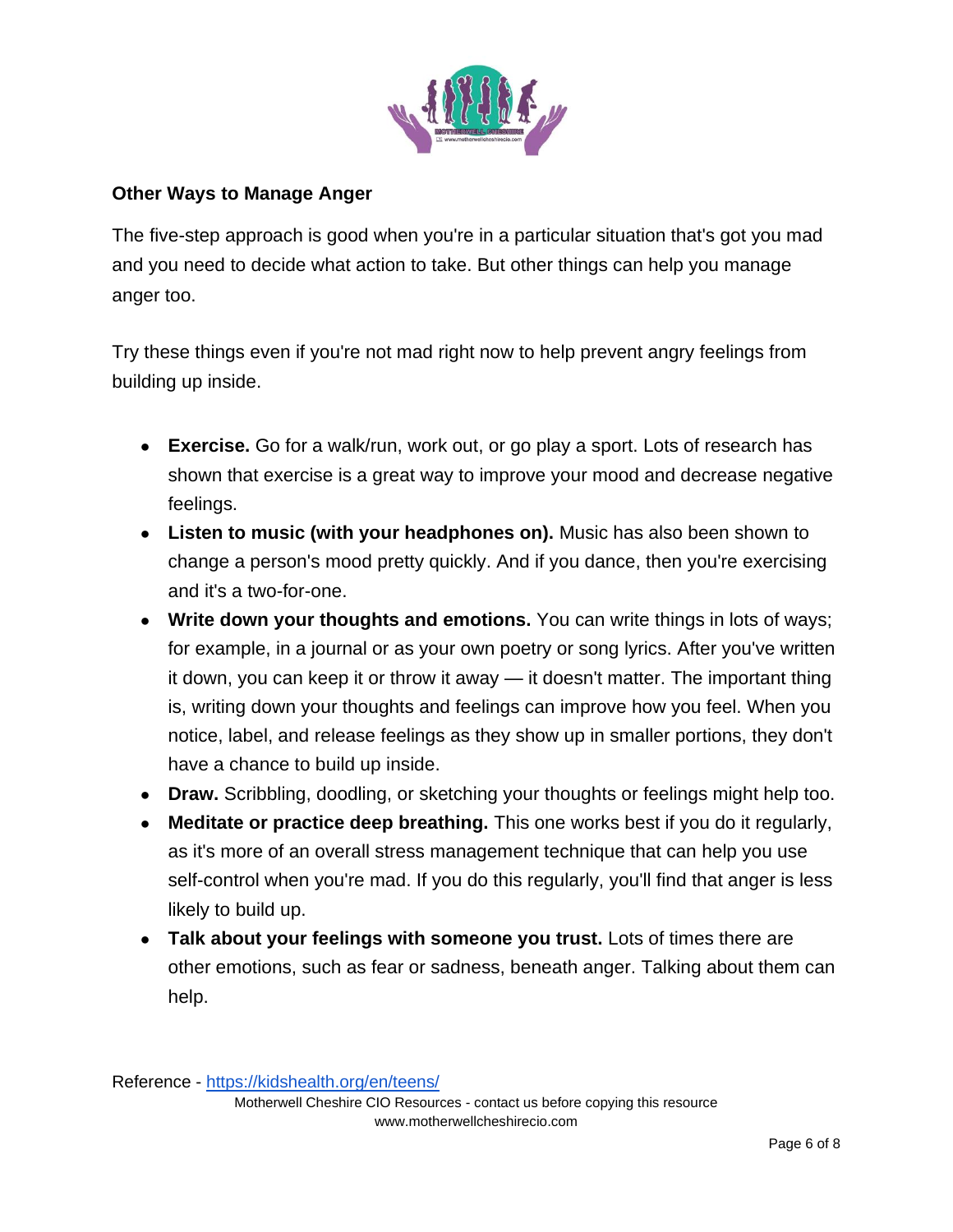

● **Distract yourself.** If you find yourself stewing about something and just can't seem to let go, it can help to do something that will get your mind past what's bugging you — watch TV, read, or go to the movies.

These ideas can be helpful for two reasons:

- 1. **They help you cool down when you feel like your anger might explode.**  When you need to cool down, do one or more of the activities in the list above. Think of these as alternatives to taking an action you'll regret, such as yelling at someone. Some of them, like writing down feelings, can help you release tension and begin the thinking process at the same time.
- 2. **They help you manage anger in general.** What if there's no immediate problem to solve — you simply need to shift into a better mood? Sometimes when you're angry, you just need to stop dwelling on how mad you are.

#### **When to Ask for Extra Help**

Sometimes anger is a sign that more is going on. People who have frequent trouble with anger, who get in fights or arguments, who get punished, who have life situations that give them reason to often be angry may need special help to get a problem with anger under control.

Tell your parents, a teacher, a counsellor, or another adult you trust if any of these things have been happening:

- You have a lasting feeling of anger over things that have either happened to you in the past or are going on now.
- You feel irritable, grumpy, or in a bad mood more often than not.
- You feel consistent anger or rage at yourself.
- You feel anger that lasts for days or makes you want to hurt yourself or someone else.